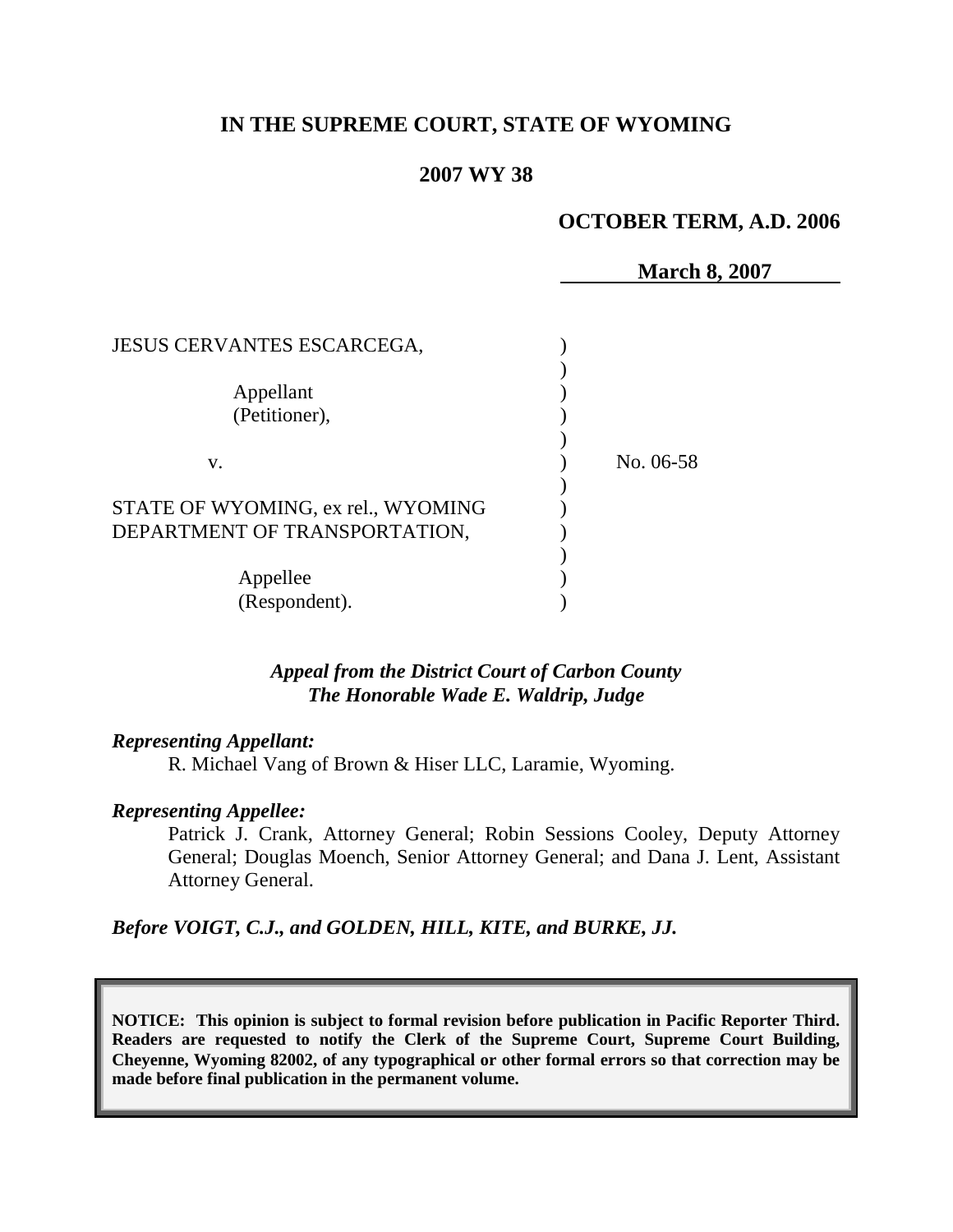## **VOIGT, Chief Justice.**

[¶1] Appellant Jesus Cervantes Escarcega's driver's license was suspended for six months under Wyo. Stat. Ann. § 31-6-107 (LexisNexis 2005) and Appellant was disqualified from operating a commercial vehicle for one year pursuant to Wyo. Stat. Ann. § 31-7-305 (LexisNexis 2005 & Supp. 2006) because he refused to submit to chemical testing after being arrested for driving while under the influence of alcohol (DWUI) while operating a non-commercial vehicle. The arresting officer informed Appellant that his motor vehicle operating privileges would be suspended if he refused to submit to chemical testing, but did not inform Appellant that his commercial driver's license (CDL) would be suspended for one year. The Office of Administrative Hearings (OAH) and, subsequently, the district court, upheld the suspension of Appellant's license and his commercial vehicle disqualification. We affirm.

## **ISSUE**

[¶2] Did the OAH and district court err in upholding a CDL disqualification for refusal to submit to chemical testing in the course of an arrest for DWUI where the holder of the CDL was arrested while driving a non-commercial motor vehicle, and where the arresting officer recited the statutory implied-consent warning mandated for use during the stop of a non-commercial vehicle, but where the officer did not recite the statutory impliedconsent warning for use during the stop of a commercial vehicle?

## **FACTS**

[¶3] On June 16, 2004, the Wyoming Department of Transportation (WYDOT) sent all CDL holders a letter notifying them of changes to Wyoming's laws affecting commercial drivers, including the fact that refusal to submit to a chemical alcohol level test would result in a one year CDL disqualification under the new laws.

[¶4] At 4:40 a.m. on April 16, 2005, Officer Reynolds of the Rawlins Police Department stopped Appellant for speeding. Appellant was driving a non-commercial vehicle. Appellant exhibited signs of alcohol consumption and possible intoxication and the officer asked whether Appellant had been drinking. Appellant admitted to having consumed seven beers earlier in the evening and agreed to perform field sobriety maneuvers. Appellant failed adequately to perform those field sobriety tests. Officer Reynolds administered a portable breath test, which indicated a presumptive blood alcohol level of 0.20 percent. The officer placed Appellant under arrest for DWUI. Officer Reynolds then asked Appellant to submit to further chemical testing but Appellant declined to submit to those tests. The officer informed Appellant, in accordance with the requirements of Wyoming's implied consent law, Wyo. Stat. Ann.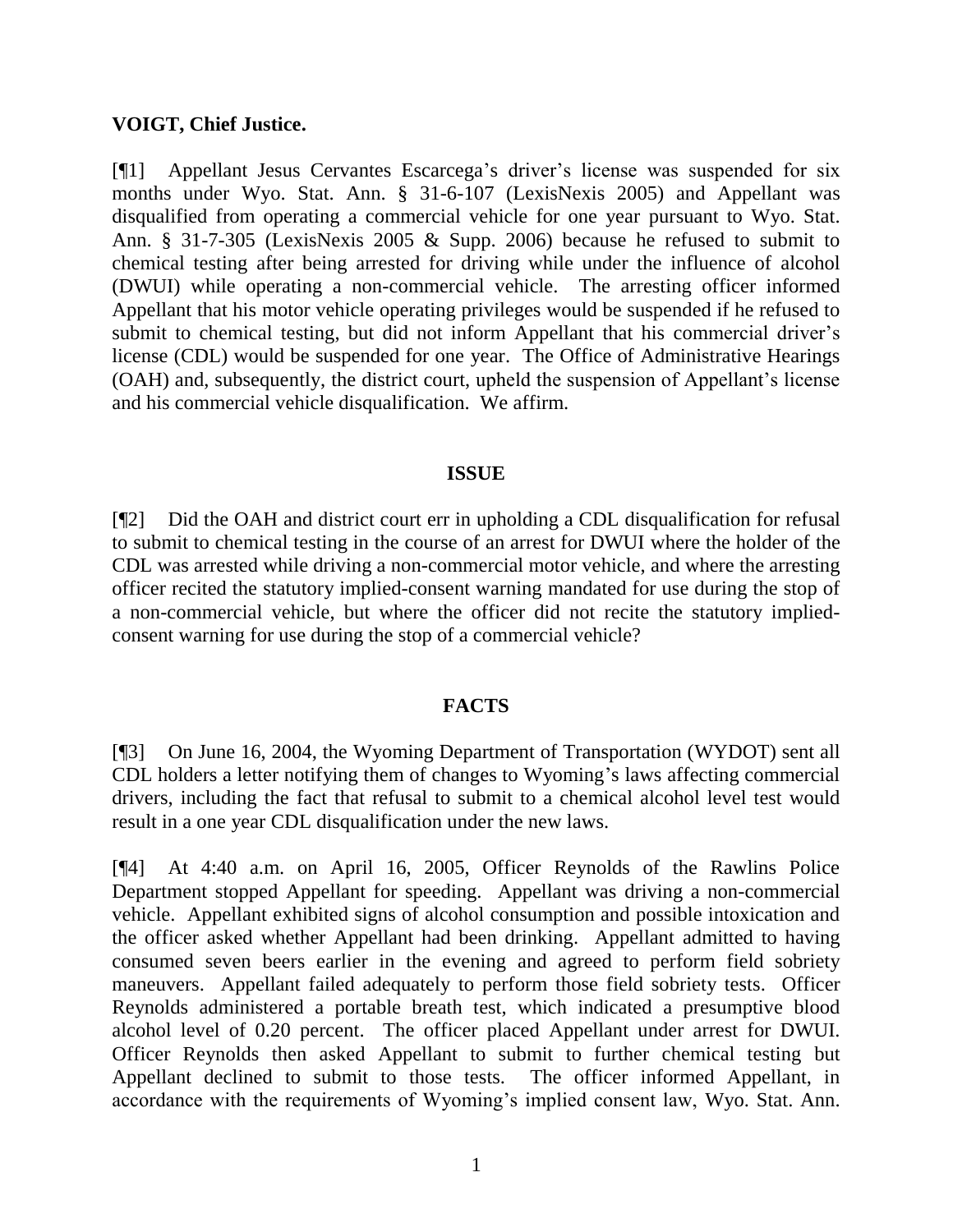§ 31-6-102 (LexisNexis 2005), that refusal to submit to chemical testing would result in loss of his privilege to operate a motor vehicle for six months. The officer did not inform Appellant of any consequences specifically related to Appellant's CDL. Appellant refused to submit to further chemical testing even after Officer Reynolds warned him a second time that his privileges to operate a motor vehicle would be suspended for six months if he refused to comply with the request.

[¶5] WYDOT issued notices of intent to suspend Appellant's driver's license for six months and to disqualify his CDL for one year.<sup>1</sup> Appellant requested a contested case hearing and filed written argument with the OAH requesting relief from suspension of his license and from disqualification of his CDL because the officer failed to warn him of the prospect of the disqualification when he requested that Appellant submit to chemical testing.<sup>2</sup> The OAH upheld the suspension of Appellant's driver's license and the disqualification of his CDL. Appellant requested judicial review of the OAH decision. The district court issued a Decision Letter and an Order upholding both the six-month suspension of Appellant's driver's license and the year-long disqualification of his CDL. This appeal followed.

## **STANDARD OF REVIEW**

[¶6] This Court reviews the final judgment of a district court regarding action taken by an administrative agency under Wyo. Stat. Ann. § 16-3-115 (LexisNexis 2005). We structure our review as though the appeal were directly from the agency, giving no special deference to the findings of the district court, and we apply the same standard of review used by district courts under Wyo. Stat. Ann. § 16-3-114 (LexisNexis 2005). *Atchison v. Career Serv. Council*, 664 P.2d 18, 20 (Wyo. 1983). Section 16-3-114 states, in relevant part:

> (c) To the extent necessary to make a decision and when presented, the reviewing court shall decide all relevant questions of law, interpret constitutional and statutory provisions, and determine the meaning or applicability of the terms of an agency action. In making the following

 $\overline{a}$ 

 $<sup>1</sup>$  A copy of the notice of suspension of Appellant's driver's license was submitted to the OAH and is part</sup> of the record on appeal. Neither party submitted a copy of the CDL disqualification notice to this Court; however, both parties refer to that notice in their briefs, and neither party contests its existence.

 $2$  Appellant requested a contested case hearing without specifying whether he wished to contest the license suspension or the commercial disqualification. WYDOT's acceptance of that request only addresses the six-month implied consent suspension of Appellant's non-commercial license. The OAH addressed both issues in its decision but Appellant did not raise the issue of the suspension of his noncommercial driver's license in this appeal. We will, therefore, only consider the merits of Appellant's argument with regard to the disqualification of his CDL.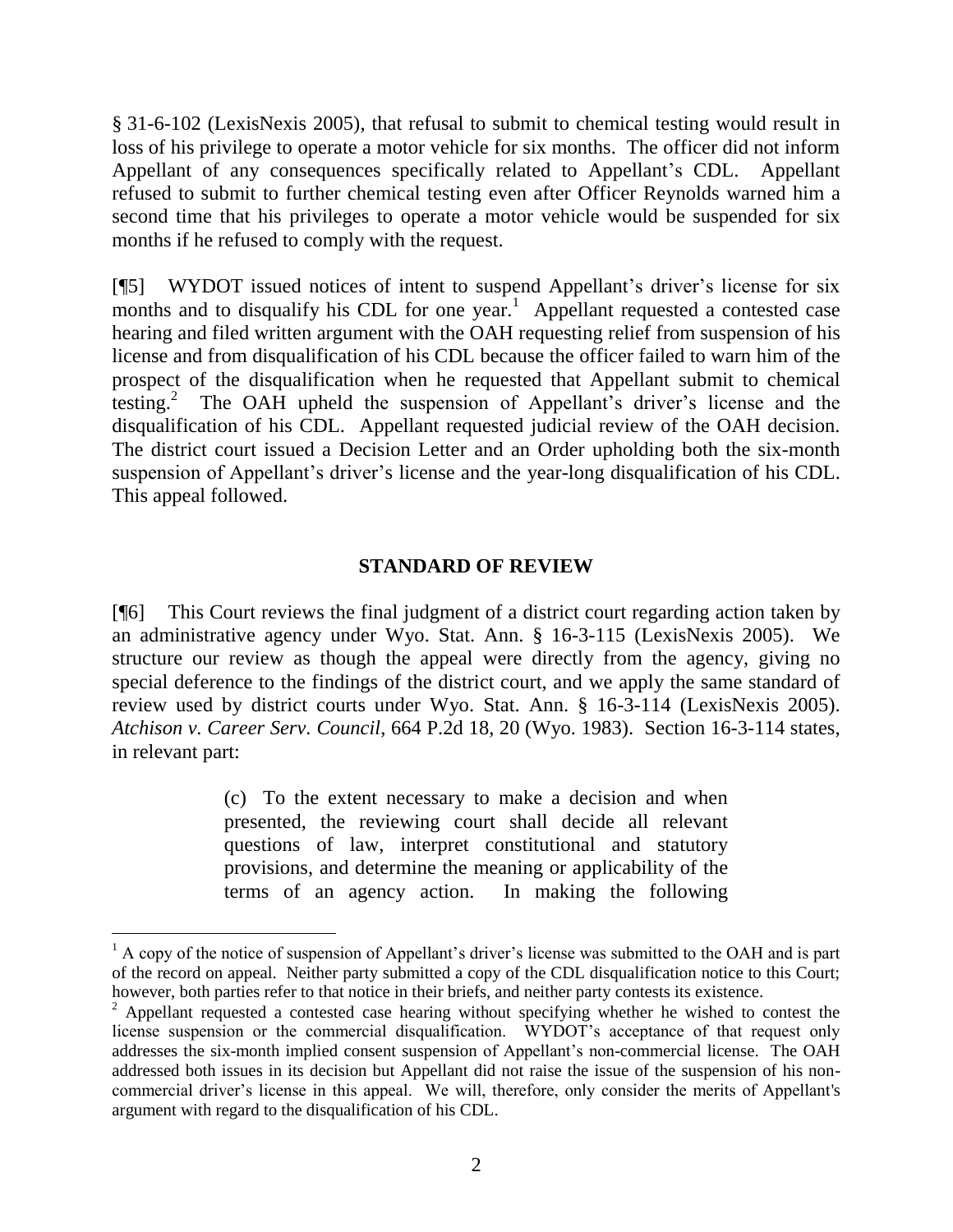determinations, the court shall review the whole record or those parts of it cited by a party and due account shall be taken of the rule of prejudicial error. The reviewing court shall:

. . . .

(ii) Hold unlawful and set aside agency action, findings and conclusions found to be:

(A) Arbitrary, capricious, an abuse of discretion or otherwise not in accordance with law;

(B) Contrary to constitutional right, power, privilege or immunity;

(C) In excess of statutory jurisdiction, authority, or limitations or lacking statutory right;

(D) Without observance of procedure required by law; or

(E) Unsupported by substantial evidence in a case reviewed on the record of an agency hearing provided by statute.

[¶7] Appellant raises no issues of fact or evidentiary weight in this appeal. The only issue presented here is that of interpretation of Wyoming's implied consent law. We review questions of statutory interpretation *de novo*. *Perry v. State ex rel. Wyo. Workers' Safety & Comp. Div.*, 2006 WY 61, ¶ 10, 134 P.3d 1242, 1245 (Wyo. 2006). We will affirm an agency's decision if it is made in accordance with the law. *Buehner Block Co. v. Wyo. Dep't of Revenue*, 2006 WY 90, ¶ 11, 139 P.3d 1150, 1153 (Wyo. 2006).

[¶8] We review a statute to determine the meaning intended by the Legislature. "If the words convey a definite meaning, which involves no absurdity or contradiction with other parts of the instrument, then that meaning apparent on the face of the instrument is the one which alone we are at liberty to say was intended to be conveyed  $\dots$ ." *Rasmussen v. Baker*, 7 Wyo. 117, 50 P. 819, 821 (1897). "We construe the statute as a whole, giving effect to every word, clause, and sentence, and we construe together all parts of the statute *in pari materia.*" *Dep*'*t of Revenue & Taxation v. Pacificorp*, 872 P.2d 1163, 1166 (Wyo. 1994).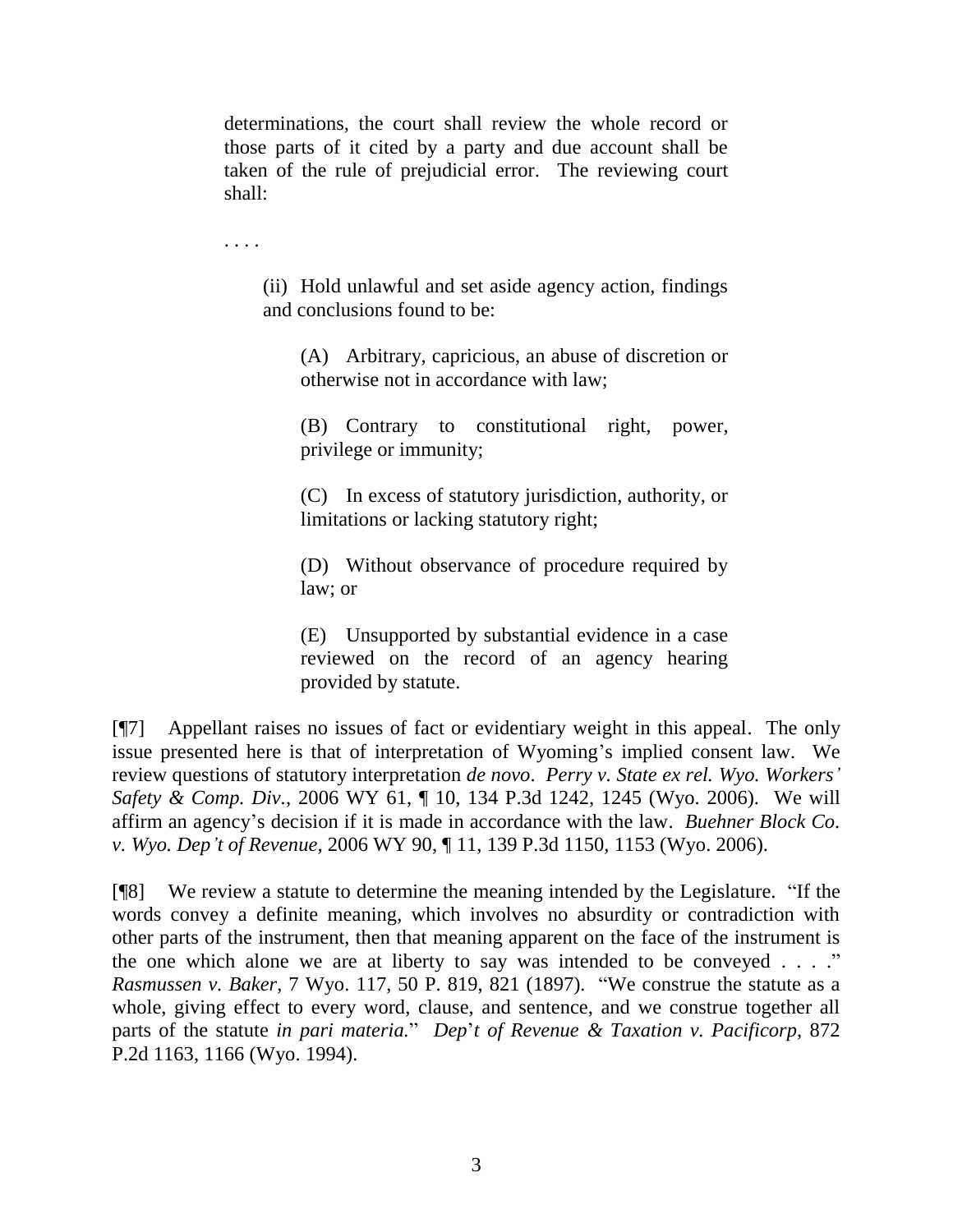#### **DISCUSSION**

#### *Wyoming***'***s Implied Consent Law*

[¶9] Wyoming law provides that every driver on our roads is deemed to have consented to chemical testing in the course of an arrest for DWUI. The implied consent statute requires that an arresting officer warn the arrestee that refusal to submit to chemical tests will result in loss of driving privileges for six months. Wyo. Stat. Ann. § 31-6-102 states:

(a) If arrested for an offense as defined by W.S. 31-5-233:

(i) Any person who drives or is in actual physical control of a motor vehicle upon a public street or highway in this state is deemed to have given consent, subject to the provisions of this act, to a chemical test or tests of his blood, breath or urine for the purpose of determining the alcohol concentration or controlled substance content of his blood.

. . . .

(ii) For tests required under this act, the arrested person shall be advised that:

(A) His failure to submit to all required chemical tests requested by the peace officer shall result in the suspension of his Wyoming driver's license or his privilege to operate a motor vehicle for a period of six (6) months for a first offense or eighteen (18) months for a second or subsequent offense as provided by W.S. § 31-6-107[.]

[¶10] Wyo. Stat. Ann. § 31-7-307 (LexisNexis 2005) sets forth the warnings afforded to a driver stopped for DWUI in a commercial vehicle. Section 31-7-307 states:

> (a) A person who drives or is in actual physical control of a commercial motor vehicle within this state is deemed to have given consent, subject to the provisions of this section to a chemical test or tests of his blood, breath or urine for the purpose of determining alcohol or controlled substance concentration in his blood.

. . . .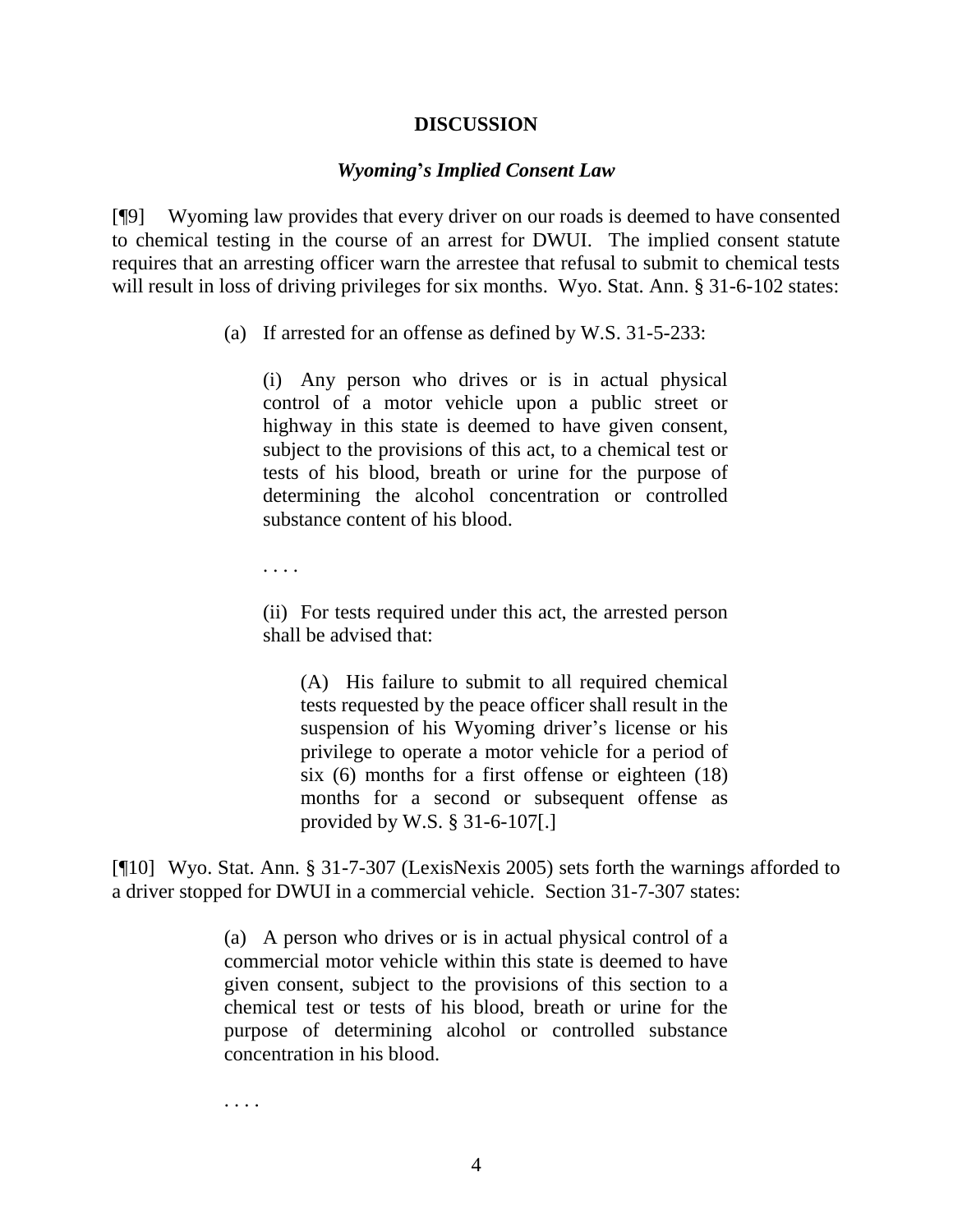(c) For tests required under this section, the person shall be advised that:

(i) His failure to submit to all required chemical tests shall result in a disqualification of his commercial driver's license. The disqualification shall be from a minimum of one (1) year to life[.]

[¶11] That section provides a statutorily mandated warning of the penalties in Wyo. Stat. Ann. § 31-7-305, under which Appellant's CDL was disqualified. Section 31-7-305 states:

> (a) Any person is disqualified from driving a commercial motor vehicle for a period of not less than one (1) year if convicted of a first violation arising from separate incidents of:

. . . .

(v) Refusal to submit to a test to determine the driver's alcohol concentration while driving or in actual physical control of a motor vehicle[.]

[¶12] Appellant was in "actual physical control of a motor vehicle" at the time of his arrest and was therefore entitled to the non-commercial vehicle warnings under Wyo. Stat. Ann. § 31-6-102. The parties do not contest Appellant's entitlement to the noncommercial implied consent warnings or that the arresting officer gave Appellant those warnings. Appellant, however, argues that the officer was also required to warn him of the consequences to his CDL. Appellant claims that the warning contained in Wyo. Stat. Ann. § 31-7-307 must be given before the state can disqualify a driver's CDL for one year. We find that the implied consent and commercial driver licensing statutes do not lend themselves to that interpretation.

[¶13] Although the implied consent and commercial license statutes interact with one another on several levels, they are separate. The implied consent statute requires that the non-commercial implied consent warning be given to all drivers of motor vehicles for tests "required under **this act**." Wyo. Stat. Ann. § 31-6-102(a)(ii) (emphasis added). The definitional section of that statute defines "this act" as Wyo. Stat. Ann. § 31-6-101 through § 31-6-107, the implied consent statute itself. Wyo. Stat. Ann. § 31-6-101. Tests required under the act are chemical tests pursuant to an arrest for DWUI in any motor vehicle. Wyo. Stat. Ann. § 31-6-102(a).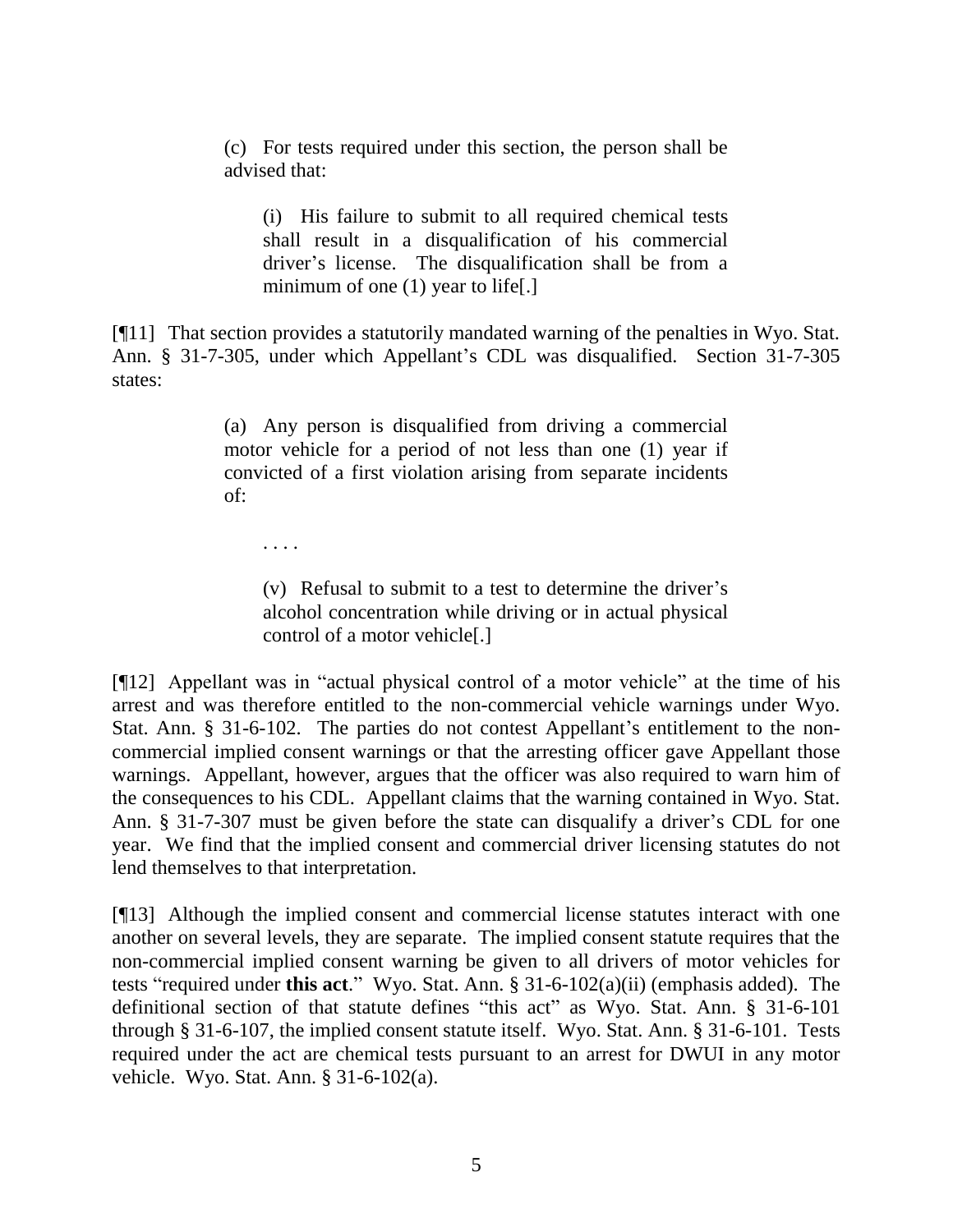[¶14] The implied consent requirements for commercial motor vehicle drivers are in a separate statute altogether, and are even more limited in their application. Those requirements apply only to tests "required under **this section**." Wyo. Stat. Ann. § 31-7-307(c) (emphasis added). Section 31-7-307(c) describes the implied consent warnings due "[a] person who drives or is in actual physical control of a commercial motor vehicle within this state . . . ." Wyo. Stat. Ann. § 31-7-307(a). Appellant was not driving or in control of a commercial motor vehicle when he was stopped and arrested for DWUI. He was, therefore, not entitled to the warning contained in § 31-7-307, which applies only to drivers arrested for DWUI while driving a commercial motor vehicle.

[¶15] The statutes are unambiguous on this point. When a statute is not ambiguous on its face, we do not resort to the rules of statutory construction. *State ex rel. Wyo. Workers' Safety & Comp. Div. v. Bruhn*, 951 P.2d 373, 376 (Wyo. 1997). Because Wyoming law on this point is clear, we will not consider the materials related to legislative history or the various statutory and case materials from other jurisdictions<sup>3</sup> presented by Appellant.

[¶16] This Court has interpreted Wyoming's implied consent laws and the statutory warnings on several occasions. However, most of those cases involved admissibility of chemical tests administered pursuant to a DWUI arrest and not the suspension of a driver's license for refusal to submit to such a test. *See State v. Chastain*, 594 P.2d 458, 461 (Wyo. 1979), *overruled in part by Olson v. State*, 698 P.2d 107 (Wyo. 1985).

[¶17] We modified the rules for implied consent warnings slightly in *Nesius v. State Dep't of Revenue & Taxation*, 791 P.2d 939 (Wyo. 1990) to require that drivers be informed that they had no right to an attorney before deciding whether or not to refuse chemical testing pursuant to a DWUI arrest. The extra warning was added to avoid confusing the implied consent warnings, which occur in the moments immediately preceding the request for consent to a chemical test, with the *Miranda* warnings, which occur during any arrest We did not find that the statute was ambiguous but instead decided, in the interest of prudence, that we would require the extra safeguard to prevent any confusion created by the two warnings coming so quickly on each other's heels during the arrest. *Id*. at 943. There is no such concern here.

 $\overline{a}$ 

<sup>&</sup>lt;sup>3</sup> Appellant cites numerous Texas and Wisconsin cases in his brief but does not provide us with the statutes those cases interpret or any argument that they are comparable to Wyoming's statutory scheme. Appellant also provides this Court with an implied consent warning from Maryland, without any citation to Maryland authority or evidence that the Maryland implied consent scheme is similar to the Wyoming statutes. Futher, the Court feels compelled to note, since Appellant did not, that the Texas cases upon which Appellant relies were superseded by statutory changes to the Texas implied consent laws in 2001. The Supreme Court of Texas confirmed in *Tex. Dep't of Pub. Safety v. Alford*, 209 S.W.3d 101, 102 (Tex. 2006), that under current law in that state, the commercial implied consent warning is *only* required during the stop of a commercial vehicle. Citation to Wisconsin authority is inapposite as well because the Wisconsin statutory scheme is not similar to the Wyoming implied consent and commercial driver's license laws.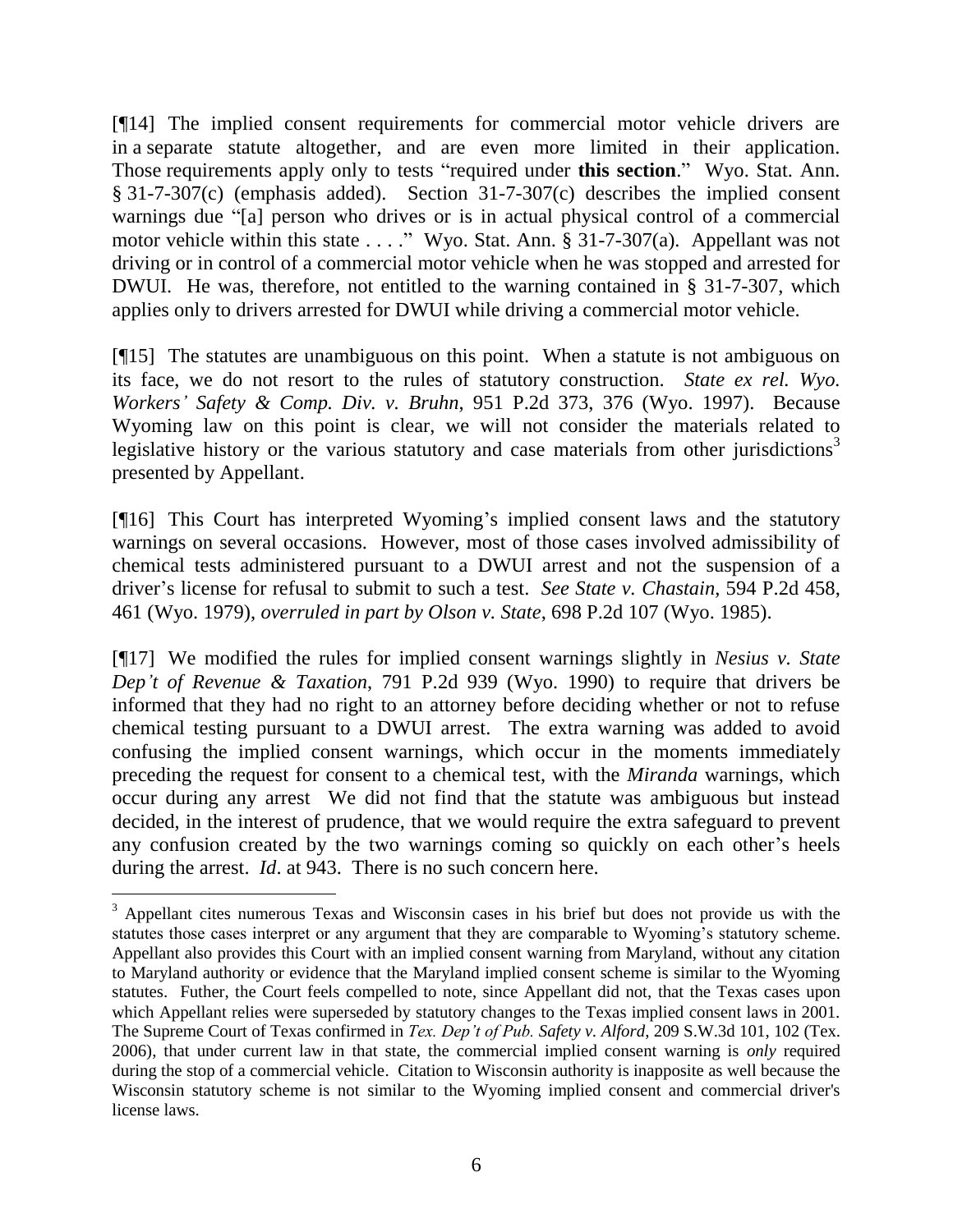[¶18] In *State v. Marquez*, 638 P.2d 1292 (Wyo. 1982), *overruled in part on other grounds by Olson v. State*, 698 P.2d 107 (Wyo. 1985), we considered the question of what information had to be conveyed during a DWUI request for chemical testing in order to comply with the statutory warning provisions of the implied consent statute. At the time, there was conflicting language in the statute and we resorted to the tenets of statutory construction to determine legislative intent. *Id.* at 1294-1295. Those conflicting statutory provisions have since been reconciled and, in any case, are not at issue here. *See* Wyo. Stat. Ann. § 31-6-102(a) and § 31-6-103(b) (LexisNexis 1977). The statute is unambiguous as to what warning is required during the stop of a noncommercial vehicle.

[¶19] The Legislature has mandated specific warnings to all drivers that there are consequences to their non-commercial driver's licenses for refusing to submit to chemical testing subsequent to an arrest for DWUI. The prospect of those consequences encourages drivers to submit to chemical testing, and serves to aid the state in achieving the legitimate goals of removing drunk drivers from the road and imposing proper penalties on offenders. *Mackey v. Montrym*, 443 U.S. 1, 18, 99 S.Ct. 2612, 2621, 61 L.Ed.2d 321 (1979). The law also clearly requires law enforcement officers to give specific warnings to drivers arrested for DWUI in commercial vehicles that there will be consequences to their CDLs if they refuse chemical testing. That statutory warning is calculated to reach those most likely affected (someone driving a commercial vehicle legally must possess a CDL) and provides significant incentive for those individuals to submit to chemical testing. The Legislature did not choose to require the commercial vehicle warning during the stop of a non-commercial vehicle, where a comparatively small percentage of those stopped are likely to benefit from, or be affected by, such a warning.

[¶20] It would be impractical to require that an arresting officer convey all the information in both statutory schemes to an arrestee before requesting a specimen for chemical testing. The implied consent and various driver's license statutes contain multiple interrelated provisions for penalties that may be heightened or vary according to the circumstances of each violation. To require a detailed recitation of all statutory penalties involved in a traffic stop would be a misuse of law enforcement resources and would not serve the purpose of the implied consent statutes. The implied consent law was intended as a complement to the DWUI statute and was designed to facilitate tests for intoxication, not to inhibit the ability of the state to keep drunk drivers off the road. *Chastain*, 594 P.2d at 461.